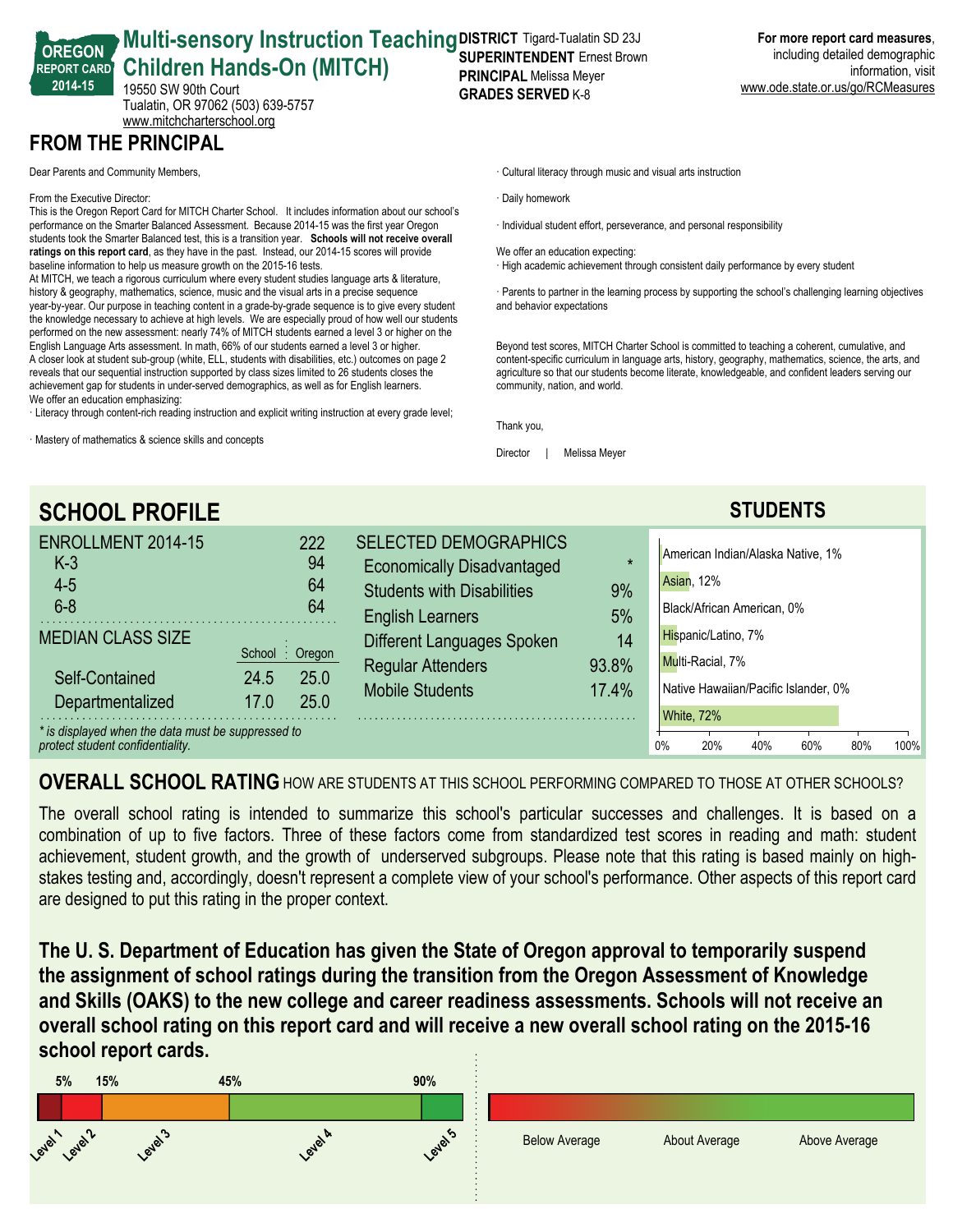|                                                                  | <b>REPORT CARD</b><br>2014-15                                          | <b>Children Hands-On (MITCH)</b><br>19550 SW 90th Court<br>Tualatin, OR 97062 (503) 639-5757<br>www.mitchcharterschool.org                                                                                                             | <b>SUPERINIENDENI</b> EIIIESLDIUWII<br><b>PRINCIPAL Melissa Meyer</b><br><b>GRADES SERVED K-8</b>                       |                                                                          | muuumiy uuumuu uumuyrupmu<br>information, visit<br>www.ode.state.or.us/go/RCMeasures |                                       |  |  |  |  |  |
|------------------------------------------------------------------|------------------------------------------------------------------------|----------------------------------------------------------------------------------------------------------------------------------------------------------------------------------------------------------------------------------------|-------------------------------------------------------------------------------------------------------------------------|--------------------------------------------------------------------------|--------------------------------------------------------------------------------------|---------------------------------------|--|--|--|--|--|
| <b>PROGRESS</b><br>ARE STUDENTS MAKING ADEQUATE GAINS OVER TIME? |                                                                        |                                                                                                                                                                                                                                        |                                                                                                                         |                                                                          |                                                                                      |                                       |  |  |  |  |  |
|                                                                  | <b>SCHOOL</b>                                                          |                                                                                                                                                                                                                                        | Performance of students enrolled in the school for a full academic year                                                 |                                                                          |                                                                                      |                                       |  |  |  |  |  |
| <b>PERFORMANCE</b><br>The Smarter                                |                                                                        | Did at least 95% of the students at this school take required assesments?<br>$ \overline{\times} $ Yes<br>No, Interpret Results with Caution<br>Participation rate criteria are in place to ensure schools test all eligible students. |                                                                                                                         |                                                                          |                                                                                      |                                       |  |  |  |  |  |
|                                                                  | Balanced and<br>alternate<br>assessments have<br>four performance      |                                                                                                                                                                                                                                        | School Performance (%)<br>2011-12<br>2012-13<br>2013-14                                                                 | <b>School</b><br>:Performance (%) :Performance (%):<br>2014-15           | Oregon<br>2014-15                                                                    | Like-School<br>Average (%)<br>2014-15 |  |  |  |  |  |
|                                                                  | levels where levels 3<br>and 4 are meeting                             | English Language Arts (Administered statewide in grades: 3-8, 11)                                                                                                                                                                      |                                                                                                                         | Level 1                                                                  | Level 2                                                                              | Levels 3 & 4                          |  |  |  |  |  |
|                                                                  | the standard for<br>school and district<br>accountability.             | All students in tested grades                                                                                                                                                                                                          | 2014-15 is the first operational year of<br>English language arts assessments that<br>measure college/career readiness. | 73.8<br>17.9<br>8.3                                                      | 53.8<br>23.4<br>22.8                                                                 | 66.3<br>20.6<br>13.1                  |  |  |  |  |  |
|                                                                  | See report cards                                                       | <b>Mathematics</b><br>(Administered statewide in grades: 3-8, 11)                                                                                                                                                                      |                                                                                                                         | Level 1                                                                  | Level <sub>2</sub>                                                                   | Levels 3 & 4                          |  |  |  |  |  |
|                                                                  | from previous years<br>to view historical<br>OAKS performance<br>data. | All students in tested grades                                                                                                                                                                                                          | 2014-15 is the first operational year of<br>mathematics assessments that measure<br>college/career readiness.           | 66.2<br>23.4<br>10.3                                                     | 43.6<br>28.7<br>27.6                                                                 | 60.5<br>26.3<br>13.3                  |  |  |  |  |  |
|                                                                  |                                                                        | Science (OAKS)<br>(Administered statewide in Grades: 5, 8, 11)                                                                                                                                                                         |                                                                                                                         | Did not meet                                                             | Met                                                                                  | Exceeded                              |  |  |  |  |  |
|                                                                  |                                                                        | All students in tested grades<br>69.6                                                                                                                                                                                                  | 23.8<br>16.3<br>13.0<br>83.3<br>81.6<br>56.5<br>59.5<br>65.3<br>16.7<br>18.4<br>30.4                                    | 12.3<br>80.7<br>68.4<br>19.3                                             | 11.5<br>65.9<br>54.4<br>34.1                                                         | 20.0<br>83.5<br>63.5<br>16.5          |  |  |  |  |  |
|                                                                  |                                                                        | Visit www.ode.state.or.us/go/data for additional assessment results.                                                                                                                                                                   |                                                                                                                         | Note: a "*' is displayed when data are unavailable or to protect student |                                                                                      |                                       |  |  |  |  |  |

**DISTRICT** Tigard-Tualatin SD 23J **SUPERINTENDENT** Ernest Brown **For more report card measures**, including detailed demographic

*confidentiality.*

**Multi-sensory Instruction Teaching** 

**OREGON**

# **OUTCOMES** FOR KEY STUDENT GROUPS AT THIS SCHOOL COMPARED TO THE SAME GROUPS STATEWIDE

| <b>STUDENT</b>                  |                            |                                   |                                              |                               |                               |               |                                          |                               |                                         |                                                                             |                                          |                                  |  |
|---------------------------------|----------------------------|-----------------------------------|----------------------------------------------|-------------------------------|-------------------------------|---------------|------------------------------------------|-------------------------------|-----------------------------------------|-----------------------------------------------------------------------------|------------------------------------------|----------------------------------|--|
| <b>GROUP</b><br><b>OUTCOMES</b> |                            | School<br>(%)                     | Oregon<br>Performance : Performance :<br>(%) | Like-School<br>Average<br>(%) |                               | School<br>(%) | Oregon<br>Performance Performance<br>(%) | Like-School<br>Average<br>(%) |                                         | School<br>(%)                                                               | Oregon<br>Performance Performance<br>(%) | Like-School<br>Average<br>$(\%)$ |  |
|                                 |                            | <b>Economically Disadvantaged</b> |                                              |                               | American Indian/Alaska Native |               |                                          |                               | <b>Native Hawaiian/Pacific Islander</b> |                                                                             |                                          |                                  |  |
|                                 | Eng. Lang. Arts            | $\star$ :                         | 41.4                                         | 50.3                          | Eng. Lang. Arts               | $\star$ :     | 36.4                                     | 50.0                          | Eng. Lang. Arts                         | $\star$ :                                                                   | 41.4                                     | $\star$                          |  |
|                                 | Mathematics                |                                   | 31.1                                         | 42.7                          | <b>Mathematics</b>            | $^\star$      | 27.8                                     | 62.5                          | <b>Mathematics</b>                      |                                                                             | 29.5                                     | $\star$                          |  |
|                                 | Science                    | *                                 | 54.9                                         | 71.4                          | Science                       | $\star$       | 52.7                                     | 66.7                          | Science                                 |                                                                             | 45.9                                     | $\star$                          |  |
|                                 | <b>English Learners</b>    |                                   |                                              |                               | Asian                         |               |                                          |                               | <b>White</b>                            |                                                                             |                                          |                                  |  |
|                                 | Eng. Lang. Arts            | 50.0                              | 32.8                                         | 52.2                          | Eng. Lang. Arts               | 78.9 :        | 71.3                                     | 70.6                          | Eng. Lang. Arts                         | 74.3:                                                                       | 59.9                                     | 67.0                             |  |
|                                 | <b>Mathematics</b>         | 50.0                              | 25.0                                         | 65.7                          | <b>Mathematics</b>            | 84.2          | 68.0                                     | 76.5                          | <b>Mathematics</b>                      | 65.3                                                                        | 49.5                                     | 60.7                             |  |
|                                 | Science                    | 66.7                              | 39.6                                         | 73.9                          | Science                       | 72.7          | 73.8                                     | 80.0                          | Science                                 | $82.9$ :                                                                    | 74.2                                     | 85.7                             |  |
|                                 |                            | <b>Students with Disabilities</b> |                                              |                               | <b>Black/African American</b> |               |                                          |                               | <b>Female</b>                           |                                                                             |                                          |                                  |  |
|                                 | Eng. Lang. Arts            | 31.3                              | 23.4                                         | 32.3                          | Eng. Lang. Arts               |               | 34.8                                     | 50.0                          | Eng. Lang. Arts                         | 75.6:                                                                       | 59.8                                     | 72.3                             |  |
|                                 | <b>Mathematics</b>         | 12.5                              | 19.3                                         | 29.3                          | Mathematics                   |               | 22.7                                     | 40.0                          | <b>Mathematics</b>                      | 64.1:                                                                       | 43.4                                     | 59.0                             |  |
|                                 | Science                    |                                   | 38.2                                         | 57.9                          | Science                       |               | 37.0                                     | $\star$                       | Science                                 | 80.0                                                                        | 64.5                                     | 81.1                             |  |
|                                 | <b>Migrant</b>             |                                   |                                              |                               | Hispanic/Latino               |               |                                          |                               | <b>Male</b>                             |                                                                             |                                          |                                  |  |
|                                 | Eng. Lang. Arts            | $^{\star}$                        | 27.9                                         | $^\star$                      | Eng. Lang. Arts               | 55.6          | 36.2                                     | 57.5                          | Eng. Lang. Arts                         | 71.6:                                                                       | 48.0                                     | 60.5                             |  |
|                                 | <b>Mathematics</b>         | $\star$                           | 19.8                                         | $\star$                       | <b>Mathematics</b>            | 55.6          | 26.0                                     | 46.1                          | <b>Mathematics</b>                      | 68.7:                                                                       | 43.8                                     | 61.9                             |  |
|                                 | Science                    |                                   | 35.6                                         | $\star$                       | Science                       |               | 44.8                                     | 61.7                          | Science                                 | 81.5                                                                        | 67.3                                     | 85.8                             |  |
|                                 | <b>Talented and Gifted</b> |                                   |                                              | <b>Multi-Racial</b>           |                               |               |                                          |                               |                                         |                                                                             |                                          |                                  |  |
|                                 | Eng. Lang. Arts            |                                   | 95.8                                         | >95                           | Eng. Lang. Arts               | 76.9          | 58.9                                     | 66.4                          |                                         | Note: a "*' is displayed when data are<br>unavailable or to protect student |                                          |                                  |  |
|                                 | <b>Mathematics</b>         | ¥                                 | 94.6                                         | >95                           | <b>Mathematics</b>            | 61.5          | 47.7                                     | 64.2                          | confidentiality.                        |                                                                             |                                          |                                  |  |
|                                 | Science                    |                                   | 97.7                                         | >95                           | Science                       |               | 70.6                                     | 81.2                          |                                         |                                                                             |                                          |                                  |  |
|                                 |                            |                                   |                                              |                               |                               |               |                                          |                               |                                         |                                                                             |                                          |                                  |  |